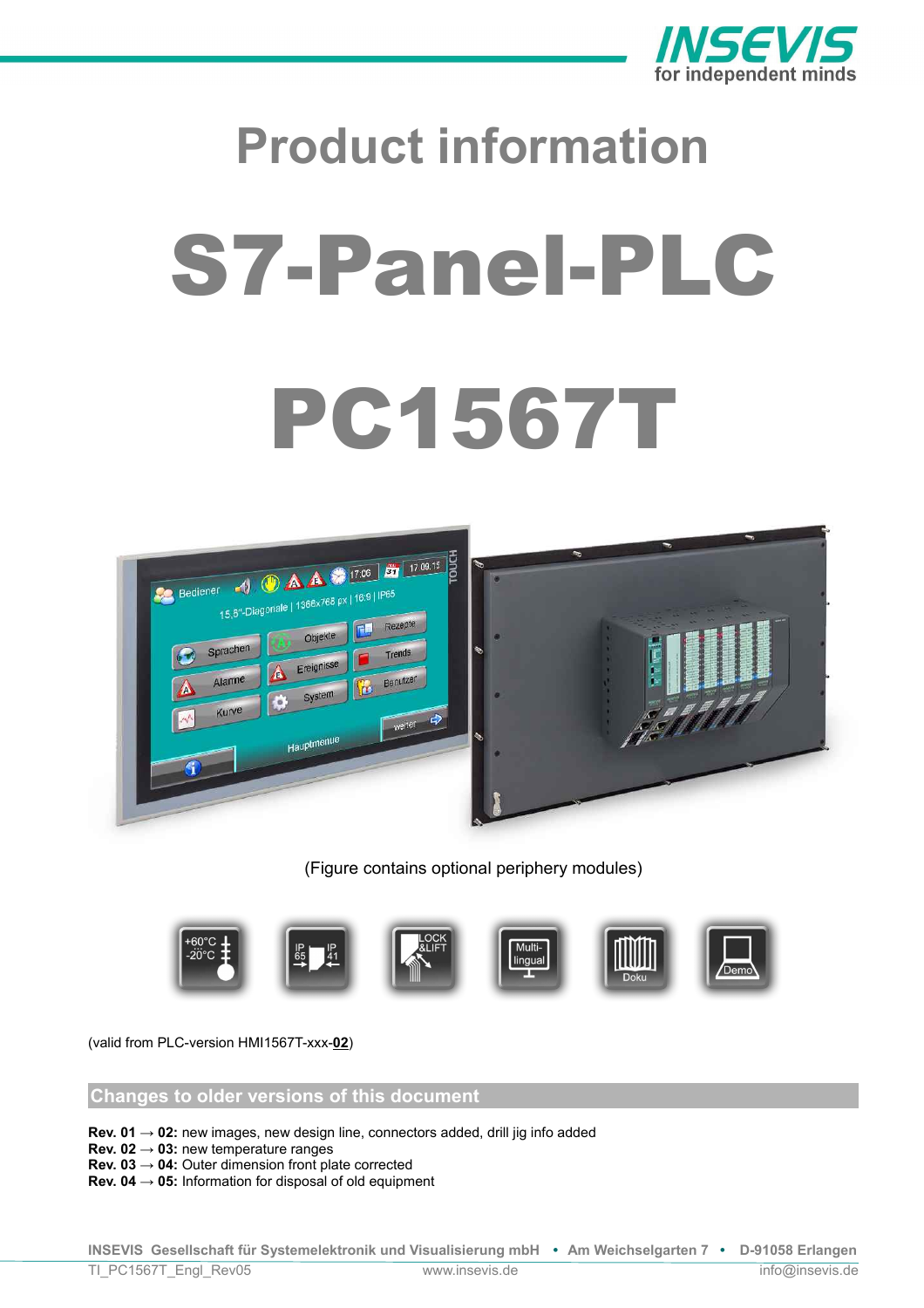# **Description**

# **S7-Panel-PLC with**

- 15,6 TFT display (1366x768 pixel) - resistive touch (front protection class IP65)

## **Standard configuration:**

**RS232 with** - free ASCII protocol

## **RS485 with**

- free ASCII protocol - Modbus RTU - with switchable terminate resistors for RS485

**2x Ethernet (as switch or separated) with** - S7-connection (Put/Get) - Send/ Receive via TCP and UDP, - Modbus TCP

## **CAN**

- protocol compatible to .<br>- CANopen® - Layer2 communication - with switchable terminate resistors for RS485

**Micro-SD-card slot** - for SD-cards up to 8GByte

## **Run/Stop switch**

**State LEDs** for Power, Battery, Error, Run

**Inserting stripes**  - for Logo and identification (thereby customized adaption possible easy)

**Additional configuration:** (optional)

**Profinet IO Controller**

**Scope of delivery:**  - Mounting kit with grounding terminal - Technical data sheet



*Figure above: View to rear side and connections sides of PC1567T-PNC (horizontal use)*

*Figure below: CPU-connections of all Panel-PLC-devices with periphery slots with CPUs type T and with option Profinet IO Controller on slot 1*



**INSEVIS Gesellschaft für Systemelektronik und Visualisierung mbH • Am Weichselgarten 7 • D-91058 Erlangen**

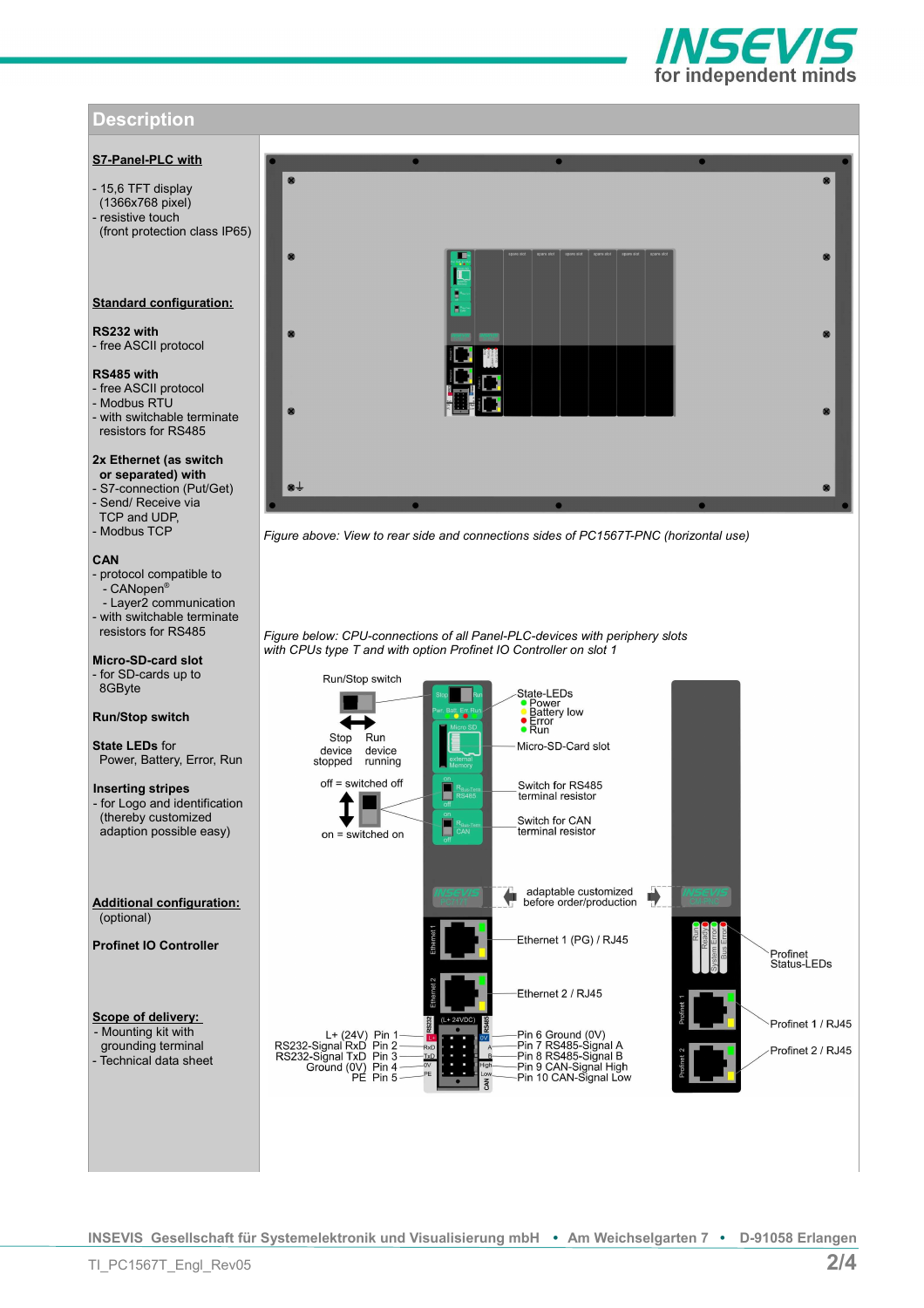

| Technical data                                           |                                                                                                                                                                                                                             |
|----------------------------------------------------------|-----------------------------------------------------------------------------------------------------------------------------------------------------------------------------------------------------------------------------|
| Dimensions $W \times H \times D$ (mm)                    | 420 x 260 x 104                                                                                                                                                                                                             |
| Cut out $W \times H$ (mm)                                | 387 x 228                                                                                                                                                                                                                   |
| Weight                                                   | ca. 1.900 g                                                                                                                                                                                                                 |
| Operating temperature range                              | $0^{\circ}$ C  +50 $^{\circ}$ C (without condensation)                                                                                                                                                                      |
| Storage temperature range                                | $-20^{\circ}$ C $+60^{\circ}$ C                                                                                                                                                                                             |
| IP-protection class<br>front panel<br>rear side          | IP <sub>65</sub><br>IP41                                                                                                                                                                                                    |
| Connection technology                                    | removable connector with 2 bolt flanges<br>(cage clamp technology) for cross section up to max. 1,5mm <sup>2</sup>                                                                                                          |
| Load voltage L+                                          | 24V DC (11 V  30V DC)                                                                                                                                                                                                       |
| Current consumption                                      | 500mA  1500mA                                                                                                                                                                                                               |
| Power dissipation                                        | 12W (typ.)  36W (max. with Profinet and full of periphery)                                                                                                                                                                  |
| Start-up current                                         | < 3A                                                                                                                                                                                                                        |
| Diagonal of display (inch)                               | 15,6" (397mm)                                                                                                                                                                                                               |
| Display resolution (pixel)                               | 1366x768 Pixel (16:9)                                                                                                                                                                                                       |
| Display unit                                             | TFT display with 16Bit colours                                                                                                                                                                                              |
| Operating unit                                           | analog resisitive touch screen                                                                                                                                                                                              |
| Visualization tool                                       | VisuStage                                                                                                                                                                                                                   |
| unit to reference there                                  | PC1560T, PC1567T                                                                                                                                                                                                            |
| Technical data                                           | <b>CPU</b>                                                                                                                                                                                                                  |
| CPU-type                                                 | <b>CPU-T</b> (PC1567T)                                                                                                                                                                                                      |
| Working memory $=$ battery                               | 1MB 512 kByte remanent                                                                                                                                                                                                      |
| backed load memory                                       | 8MB                                                                                                                                                                                                                         |
| Diagnostic buffer                                        | 100 entries (all remanent)                                                                                                                                                                                                  |
| Flash<br>internal - for visualization<br>external memory | 48 MByte<br>Micro SD, up to max. 8 GByte (not necessary for S7-program, only for archiving)                                                                                                                                 |
| OB, FC, FB, DB                                           | each 2.048                                                                                                                                                                                                                  |
| Local data                                               | 32kByte (2kByte per block)                                                                                                                                                                                                  |
| Number of in- and outputs                                | in each case 4.096 Byte (32.769 Bit) addressable                                                                                                                                                                            |
| Process image                                            | in each case 4.096 Byte (default set is 128 Byte)                                                                                                                                                                           |
| Number of merkerbytes                                    | 4.096 (remanence adjustable, default set is 015)                                                                                                                                                                            |
| Number of taktmerker                                     | 8 (1 Merkerbyte)                                                                                                                                                                                                            |
| Number of timer, counter                                 | in each case 512 (each remanence adjustable, default set is 0)                                                                                                                                                              |
| Depth of nesting                                         | up to 16 code blocks                                                                                                                                                                                                        |
| Real-time clock                                          | yes (accumulator-backed hardware clock)                                                                                                                                                                                     |
| elapsed hour counter                                     | 1 (32Bit, resolution 1h)                                                                                                                                                                                                    |
| Program language                                         | STEP 7 <sup>®</sup> - AWL, KOP, FUP, S7-SCL, S7-Graph from Siemens                                                                                                                                                          |
| Program system                                           | SIMATIC <sup>®</sup> Manager from Siemens or products compatible to it                                                                                                                                                      |
| Operating system                                         | compatible to S7-300 <sup>®</sup> from Siemens                                                                                                                                                                              |
| Program unit to reference                                | CPU 315-2DP/PN (6ES7 315-2EH14-0AB0 and firmware V3.1 Siemens)                                                                                                                                                              |
| Serial interfaces                                        | COM1: RS 232 (free ASCII)                                                                                                                                                                                                   |
| (protocols)                                              | COM2: RS 485 (free ASCII, Modbus-RTU)                                                                                                                                                                                       |
| Ethernet<br>(protocols)                                  | 2x Ethernet: (switch or separated ports):<br>10/100 MBit with parts of CP343 functionality<br>(RFC1006, TCP, UDP, Modbus-TCP)                                                                                               |
| CAN                                                      | CAN-telegrams (Layer 2), compatible to CANopen <sup>®</sup>                                                                                                                                                                 |
| (protocols)                                              | master/ slave 10 kBaud  1 MBaud                                                                                                                                                                                             |
| optional interfaces                                      | Profinet IO                                                                                                                                                                                                                 |
| (protocols)                                              | Controller                                                                                                                                                                                                                  |
| Onboard periphery                                        | 7 slots (optional Profinet uses Slot 1)                                                                                                                                                                                     |
| Decentral periphery                                      | - INSEVIS- periphery (with automatic configuration via "ConfigStage")<br>- diverse external periphery families (Modbus RTU/TCP, CAN)<br>- all CANopen <sup>®</sup> slaves according to DS401<br>- all Profibus DP-V0-slaves |

**INSEVIS Gesellschaft für Systemelektronik und Visualisierung mbH • Am Weichselgarten 7 • D-91058 Erlangen**